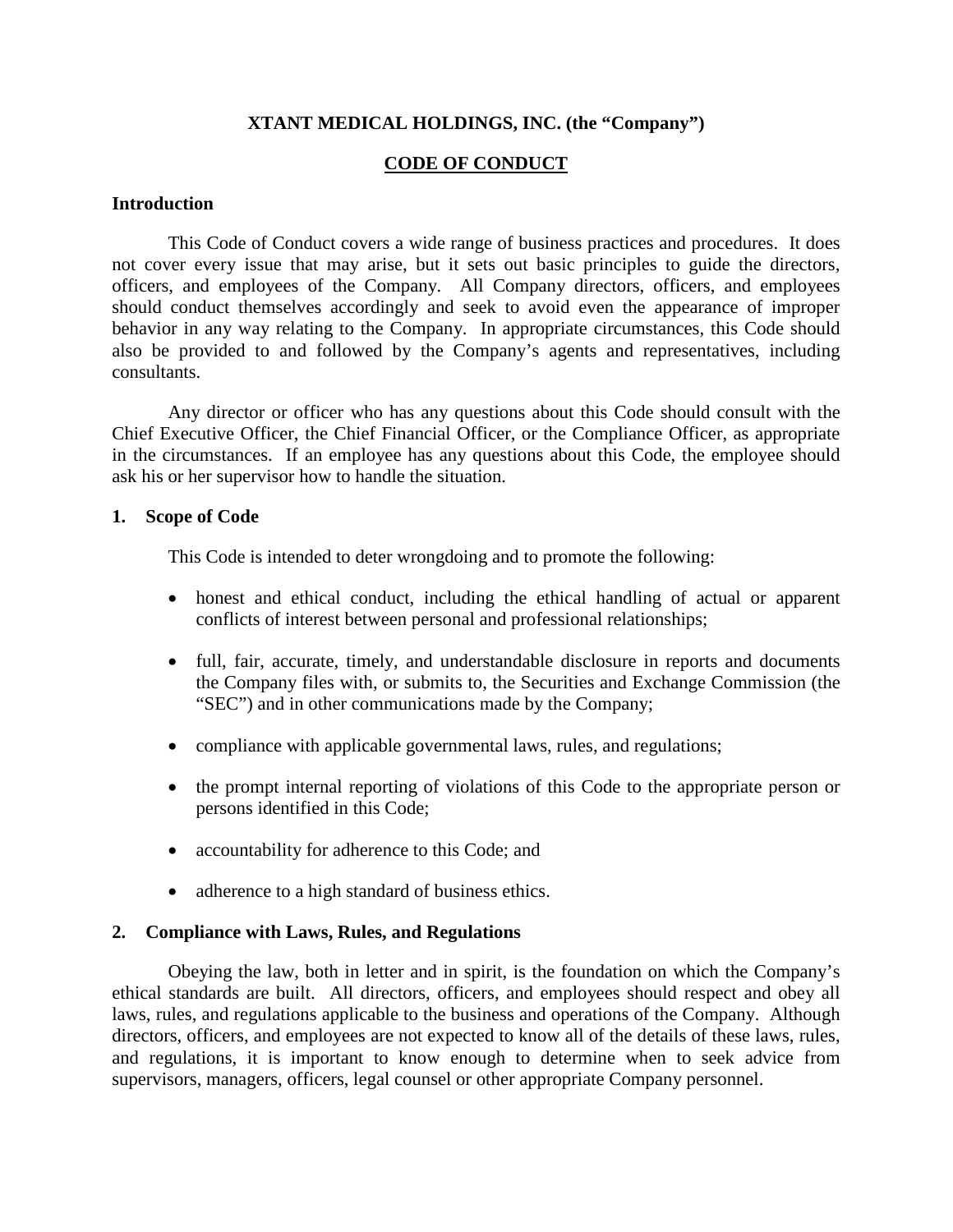## **3. Interactions with Health Care Professionals**

The Company seeks to serve the interests of patients through beneficial collaborations with Health Care Professionals. To ensure that these collaborative relationships meet high ethical standards, the Company and its directors, officers and employees are required to comply with the AdvaMed Code of Ethics on Interactions with Health Care Professionals, which is attached as an appendix to this Code of Conduct.

## **4. Conflicts of Interest**

A "conflict of interest" exists when an individual's private interest interferes in any way – or even appears to conflict – with the interests of the Company. A conflict of interest situation can arise when a director, officer, or employee takes actions or has interests that may make it difficult to perform his or her work on behalf of the Company in an objective and effective manner. Conflicts of interest may also arise when a director, officer, or employee, or a member of his or her family, receives improper personal benefits as a result of his or her position with the Company. Loans to, or guarantees of obligations of, employees and their family members may create conflicts of interest.

Service to the Company should never be subordinated to personal gain or advantage. Conflicts of interest, whenever possible, should be avoided. In particular, clear conflict of interest situations involving directors, officers, and employees who occupy supervisory positions or who have discretionary authority in dealing with any third party may include the following:

- any significant ownership interest in any supplier or customer;
- any consulting or employment relationship with any customer, supplier, or competitor;
- any outside business activity that detracts from an individual's ability to devote appropriate time and attention to his or her responsibilities to the Company;
- the receipt of non-nominal gifts or excessive entertainment from any organization with which the Company has current or prospective business dealings;
- being in the position of supervising, reviewing, or having any influence on the job evaluation, pay, or benefit of any family member; and
- selling anything to the Company or buying anything from the Company, except on the same terms and conditions as comparable directors, officers, or employees are permitted to so purchase or sell.

It is almost always a conflict of interest for a Company officer or employee to work simultaneously for a competitor, customer, or supplier. No officer or employee may work for a competitor as a consultant or board member. The best policy is to avoid any direct or indirect business connection with the Company's customers, suppliers, and competitors, except on the Company's behalf.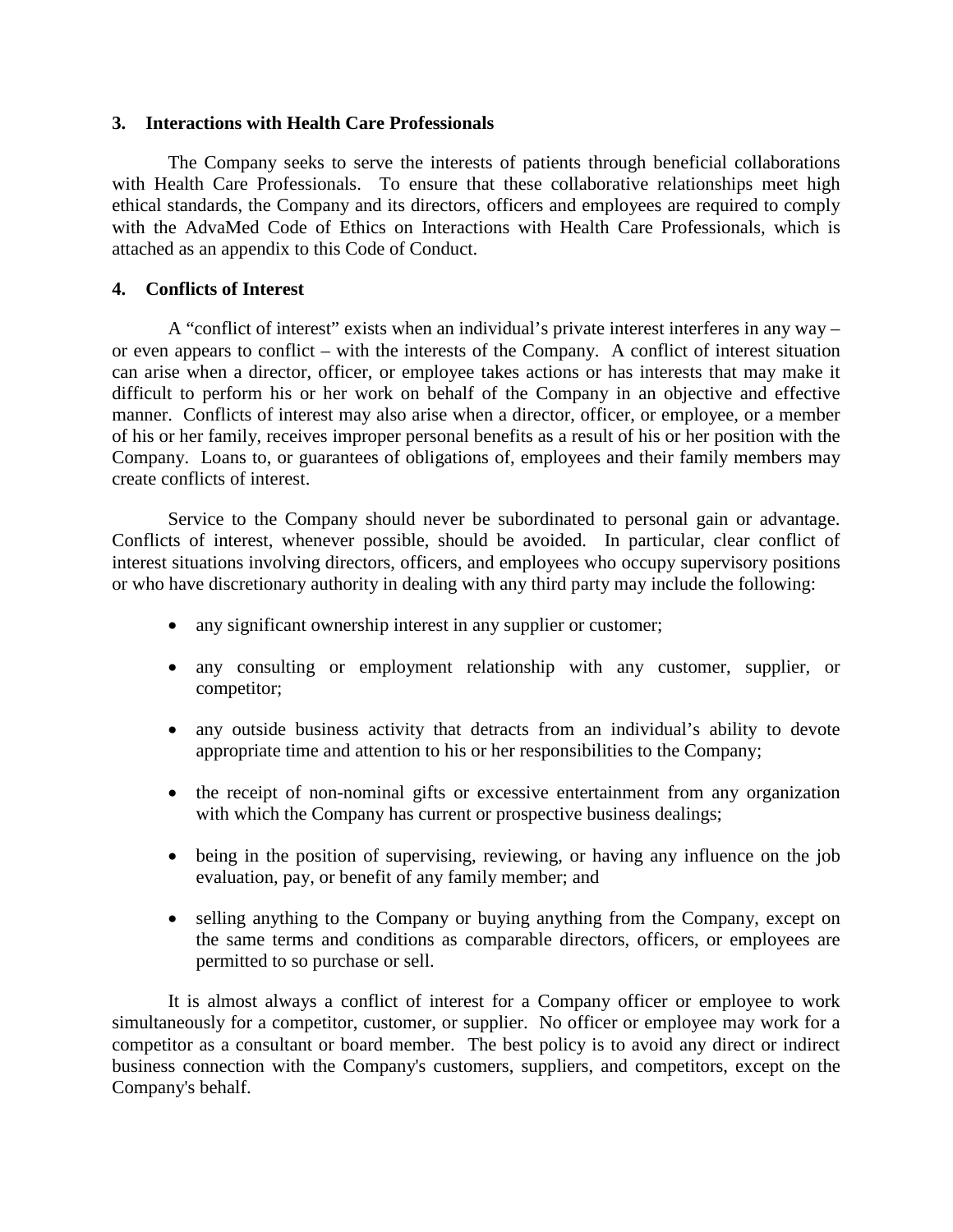Conflicts of interest are prohibited as a matter of Company policy, except under guidelines approved by the Board of Directors. Conflicts of interest may not always be clear-cut and further review and discussions may be appropriate. Any director or officer who becomes aware of a conflict or potential conflict should bring it to the attention of the Chief Executive Officer, the Chief Financial Officer, or the Compliance Officer, as appropriate in the circumstances. Any employee who becomes aware of a conflict or potential conflict should bring it to the attention of a supervisor, manager, or other appropriate personnel.

## **5. Insider Trading**

Directors, officers, and employees who have access to confidential information relating to the Company are not permitted to use or share that information for stock trading purposes or for any other purpose except the conduct of the Company's business. All non-public information about the Company should be considered confidential information. To use non-public information for personal financial benefit or to "tip" others who might make an investment decision on the basis of this information is not only unethical and against Company policy but is also illegal. Directors, officers, and employees also should comply with insider trading standards and procedures adopted by the Company. If a question arises, the director, officer, or employee should consult with the Company's Chief Financial Officer or General Counsel.

## **6. Corporate Opportunities**

Directors, officers, and employees are prohibited from taking for themselves personally or directing to a third party any opportunity that is discovered through the use of corporate property, information, or position without the consent of the Board of Directors. No director, officer, or employee may use corporate property, information, or position for improper personal gain, and no director, officer, or employee may compete with the Company directly or indirectly. Directors, officers, and employees owe a duty to the Company to advance its legitimate interests when the opportunity to do so arises.

## **7. Competition and Fair Dealing**

The Company seeks to compete in a fair and honest manner. The Company seeks competitive advantages through superior performance rather than through unethical or illegal business practices. Stealing proprietary information, possessing trade secret information that was obtained without the owner's consent, or inducing such disclosures by past or present employees of other companies is prohibited. Each director, officer, and employee should endeavor to respect the rights of and deal fairly with the Company's customers, suppliers, service providers, competitors, and employees. No director, officer, or employee should take unfair advantage of anyone relating to the Company's business or operations through manipulation, concealment, or abuse of privileged information, misrepresentation of material facts, or any unfair dealing practice.

To maintain the Company's valuable reputation, compliance with the Company's quality processes and safety requirements is essential. In the context of ethics, quality requires that the Company's products and services meet reasonable customer expectations. All inspection and testing documents must be handled in accordance with all applicable regulations.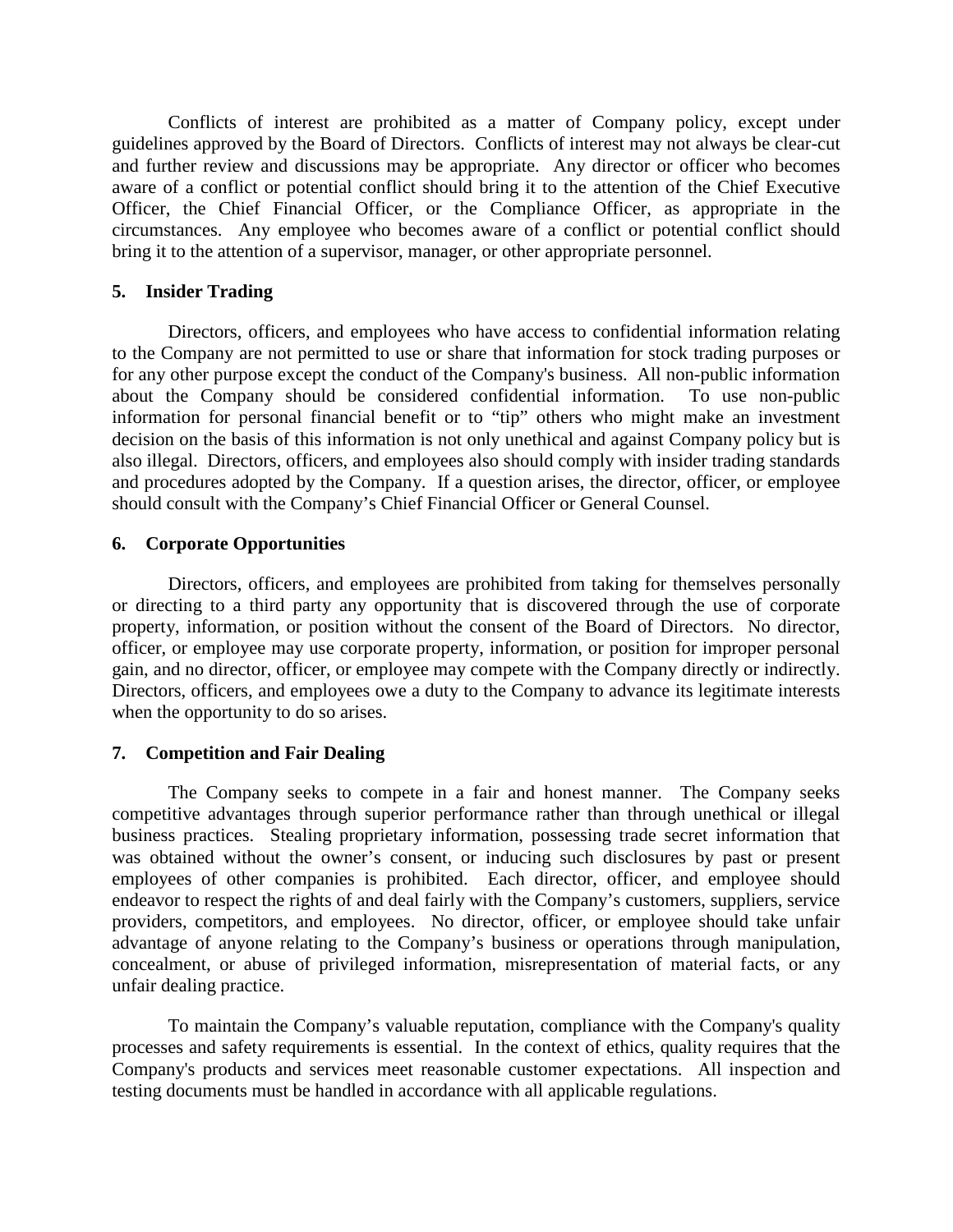The Company adheres to the AdvaMed Code of Ethics, which, among other things, prohibits the provision of entertainment, recreational events, or non-educational gifts to Health Care Professionals, which is broadly defined to include anyone involved in purchasing, ordering or using the Company's products. This includes physicians and customer employees, purchasing agents, and representatives, among others.

No gift or entertainment should ever be accepted by a director, officer, or employee, family member of a director, officer, or employee, or agent relating to the individual's position with the Company unless it (1) is not a cash gift, (2) is consistent with customary business practices, (3) is not excessive in value, (4) cannot be construed as a bribe or payoff, and (5) does not violate any laws or regulations. A director or officer should discuss with the Chief Executive Officer or Chief Financial Officer, and employees should discuss with their supervisors, any gifts or proposed gifts that may not be appropriate.

#### **8. Discrimination and Harassment**

The diversity of the Company's employees is a tremendous asset. The Company is firmly committed to providing equal opportunity in all aspects of employment and will not tolerate any illegal discrimination or harassment or any kind. Examples include derogatory comments based on racial or ethnic characteristics and unwelcome sexual advances.

#### **9. Health and Safety**

The Company strives to provide each employee with a safe and healthful work environment. Each officer and employee has responsibility for maintaining a safe and healthy workplace for all employees by following safety and health rules and practices and reporting accidents, injuries, and unsafe equipment, practices, or conditions.

Violence and threatening behavior are not permitted. Officers and employees should report to work in a condition to perform their duties, free from the influence of illegal drugs or alcohol. The use of illegal drugs in the workplace will not be tolerated.

#### **10. Record-Keeping**

The Company requires honest and accurate recording and reporting of information in order to make responsible business decisions.

Many officers and employees regularly use business expense accounts, which must be documented and recorded accurately. If an officer or employee is not sure whether a certain expense is legitimate, the employee should ask his or her supervisor or the Company's controller. Rules and guidelines are available from the Accounting Department.

All of the Company's books, records, accounts, and financial statements must be maintained in reasonable detail, must appropriately reflect the Company's transactions, and must conform both to applicable legal requirements and to the Company's system of internal controls. Unrecorded or "off the books" funds or assets should not be maintained unless permitted by applicable law or regulation.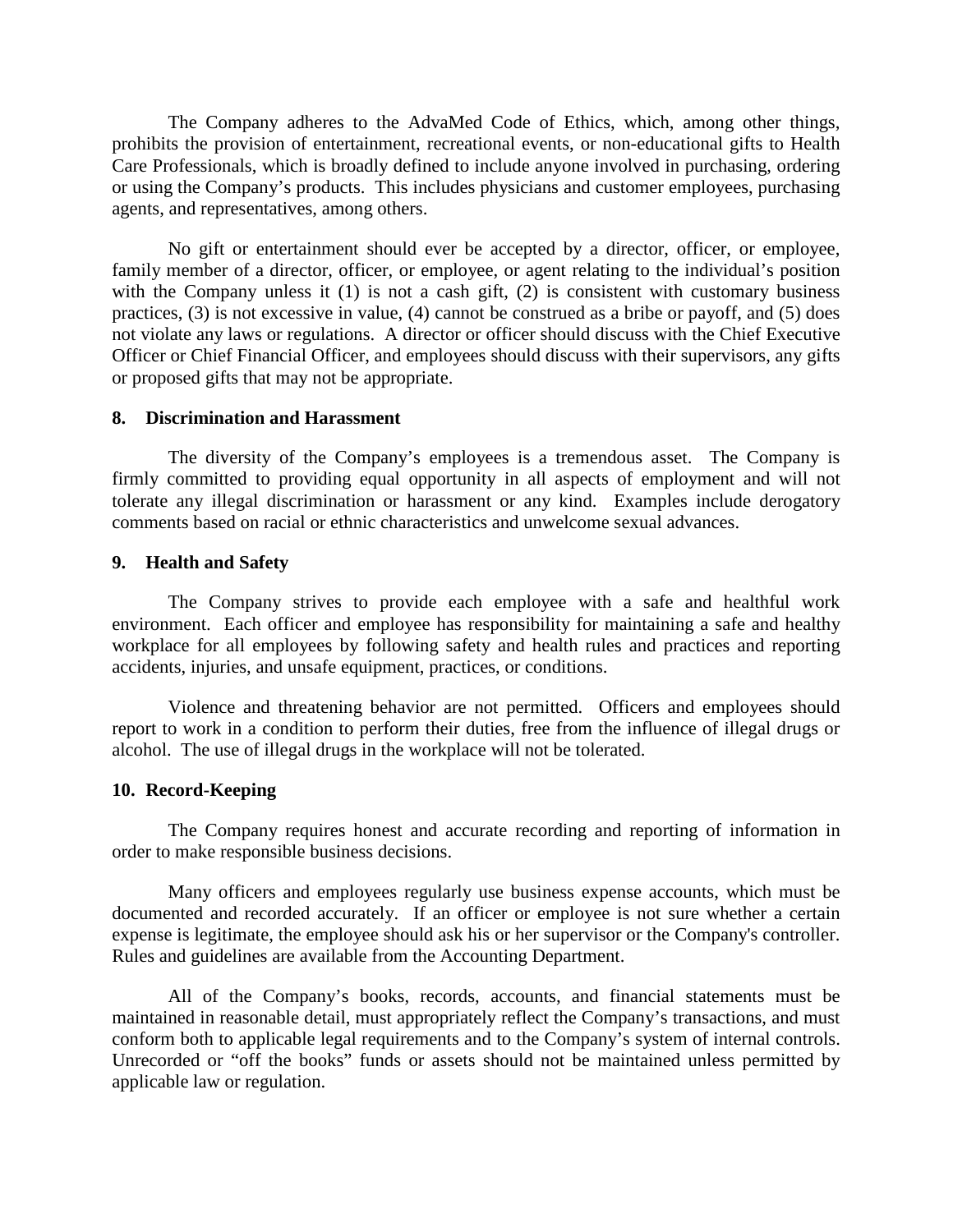Business records and communications often become public, and the Company and its officers and employees in their capacity with the Company should avoid exaggeration, derogatory remarks, guesswork, or inappropriate characterizations of people and companies that can be misunderstood. This applies equally to e-mail, internal memos, and formal reports.

The Company's records should always be retained or destroyed according to the Company's record retention policies. In accordance with those policies, in the event of litigation or governmental investigation, directors, officers, and employees should consult with the Company's Compliance Officer or legal counsel before taking any action because it is critical that any impropriety or possible appearance of impropriety be avoided.

#### **11. Confidentiality**

Directors, officers, and employees must maintain the confidentiality of confidential information entrusted to them by the Company or its customers, suppliers, joint venture partners, or others with whom the Company is considering a business or other transaction except when disclosure is authorized by an executive officer or required or mandated by laws or regulations. Confidential information includes all non-public information that might be useful or helpful to competitors or harmful to the Company or its customers and suppliers, if disclosed. It also includes information that suppliers and customers have entrusted to the Company. The obligation to preserve confidential information continues even after employment ends.

#### **12. Protection and Proper Use of Company Assets**

All directors, officers, and employees should endeavor to protect the Company's assets and ensure their efficient use. Theft, carelessness, and waste have a direct impact on the Company's profitability. Any suspected incident of fraud or theft should be immediately reported for investigation. Company assets should be used for legitimate business purposes and should not be used for non-Company business.

The obligation to protect the Company's assets includes its proprietary information. Proprietary information includes intellectual property, such as trade secrets, patents, trademarks, and copyrights, as well as business, marketing and service plans, engineering and manufacturing ideas, designs, databases, records, salary information, and any unpublished financial data and reports. Unauthorized use or distribution of this information would violate Company policy. It could also be illegal and result in civil or even criminal penalties.

#### **13. Payments to Government Personnel**

The U.S. Foreign Corrupt Practices Act prohibits giving anything of value, directly or indirectly, to officials of foreign governments or foreign political candidates in order to obtain or retain business. It is strictly prohibited to make illegal payments to government officials of any country.

In addition, the U.S. government has a number of laws and regulations regarding business gratuities that may be accepted by U.S. government personnel. The promise, offer, or delivery to an official or employee of the U.S. government of a gift, favor, or other gratuity in violation of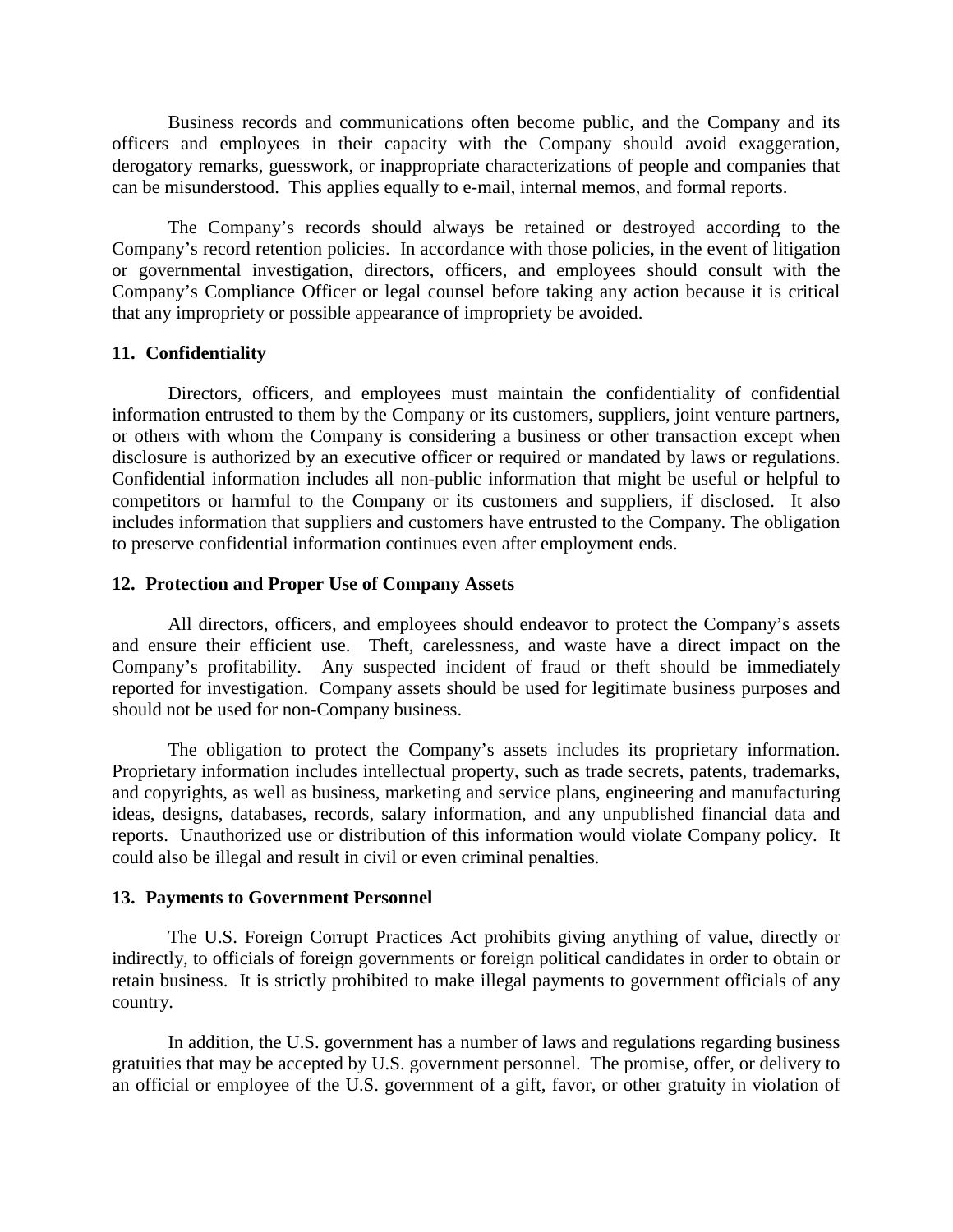these rules would not only violate Company policy but could also be a criminal offense. State and local governments, as well as foreign governments, may have similar rules.

## **14. Corporate Disclosures**

All directors, officers, and employees should support the Company's goal to have full, fair, accurate, timely, and understandable disclosure in the periodic reports required to be filed by the Company with the SEC. Although most employees hold positions that are far removed from the Company's required filings with the SEC, each director, officer, and employee should promptly bring to the attention of the Chief Executive Officer, the Chief Financial Officer, or the Company's Audit Committee, as appropriate in the circumstances, any of the following:

- Any material information to which such individual may become aware that affects the disclosures made by the Company in its public filings or would otherwise assist the Chief Executive Officer, the Chief Financial Officer, and the Audit Committee in fulfilling their responsibilities with respect to such public filings.
- Any information the individual may have concerning (a) significant deficiencies in the design or operation of internal controls that could adversely affect the Company's ability to record, process, summarize, and report financial data or (b) any fraud, whether or not material, that involves management or other employees who have a significant role in the Company's financial reporting, disclosures, or internal controls.
- Any information the individual may have concerning any violation of this Code, including any actual or apparent conflicts of interest between personal and professional relationships, involving any management or other employees who have a significant role in the Company's financial reporting, disclosures, or internal controls.
- Any information the individual may have concerning evidence of a material violation of the securities or other laws, rules, or regulations applicable to the Company and the operation of its business, by the Company or any agent thereof, or of violation of this Code.

## **15. Waivers of the Code of Conduct**

Any waiver of this Code for directors or executive officers may be made only by the Board of Directors or a committee of the Board and will be promptly disclosed to stockholders as required by applicable laws, rules, and regulations, including the rules of the SEC and the NYSE MKT.

## **16. Publicly Available**

This Code shall be posted on the Company's website.

## **17. Reporting any Illegal or Unethical Behavior**

Directors and officers are encouraged to talk to the Chief Executive Officer, the Chief Financial Officer, or the Compliance Officer, and employees are encouraged to talk to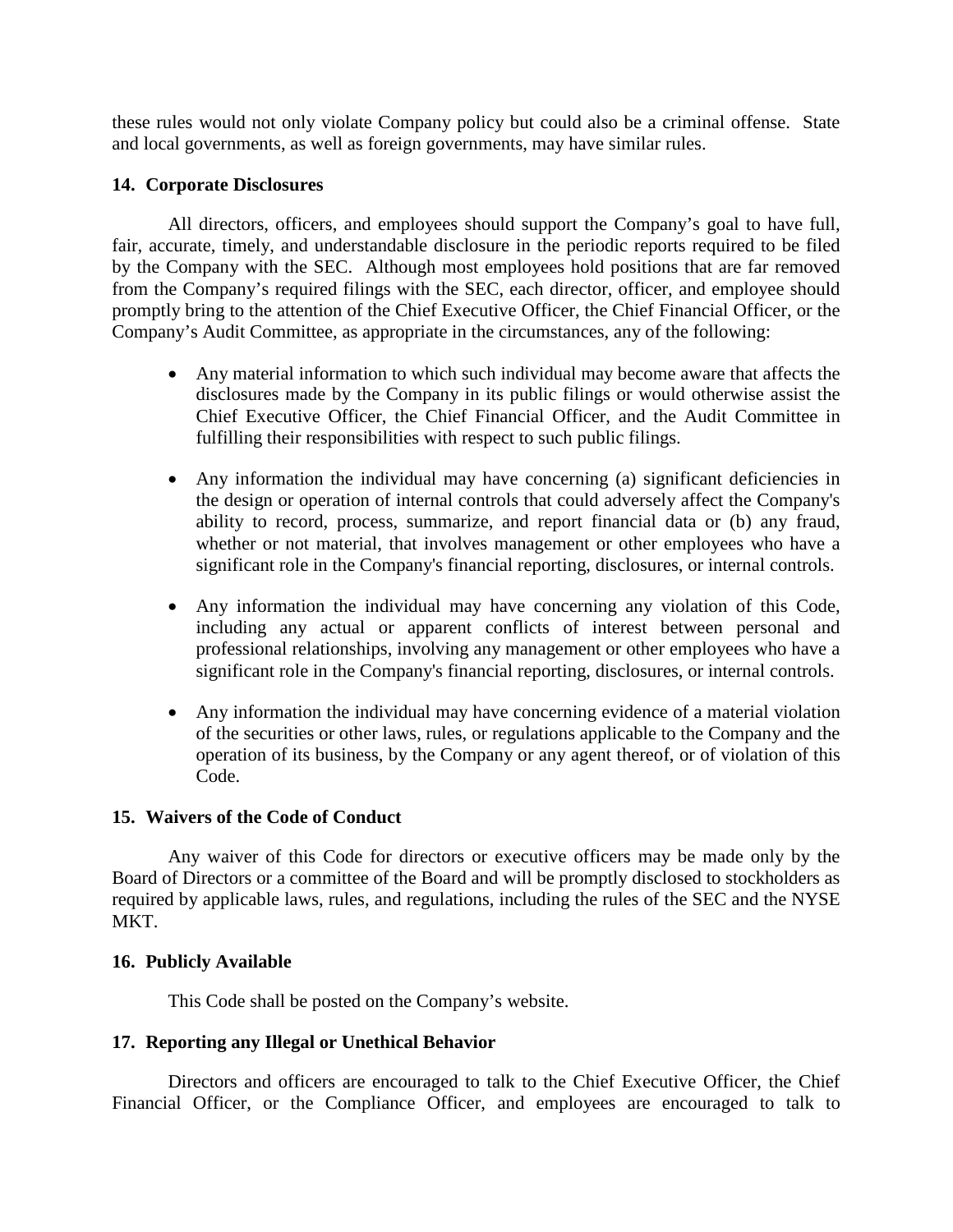supervisors, managers, other appropriate personnel, or the Compliance Officer, when in doubt about the best course of action in a particular situation. Directors, officers, and employees should report any observed illegal or unethical behavior and any perceived violations of laws, rules, regulations, or this Code to appropriate personnel or to the Compliance Officer. It is the policy of the Company not to allow retaliation for reports of misconduct by others made in good faith. Directors, officers, and employees are expected to cooperate in internal investigations of misconduct.

The Company maintains a Whistleblower Policy for (1) the receipt, retention, and treatment of complaints received by the Company regarding accounting, internal accounting controls, or auditing matters, and (2) the confidential, anonymous submission by the Company's employees of concerns regarding questionable accounting or auditing matters.

#### **18. Enforcement**

The Board of Directors shall determine, or designate appropriate persons to determine, appropriate actions to be taken in the event of violations of this Code. Such actions shall be reasonably designed to deter wrongdoing and to promote accountability for adherence to this Code and to these additional procedures, and may include written notices to the individual involved that the Board has determined that there has been a violation, censure by the Board, demotion or re-assignment of the individual involved, suspension with or without pay or benefits (as determined by the Board), and termination of the individual's employment or position. In determining the appropriate action in a particular case, the Board of Directors or such designee shall take into account all relevant information, including the nature and severity of the violation, whether the violation was a single occurrence or repeated occurrences, whether the violation appears to have been intentional or inadvertent, whether the individual in question had been advised prior to the violation as to the proper course of action, and whether or not the individual in question had committed other violations in the past.